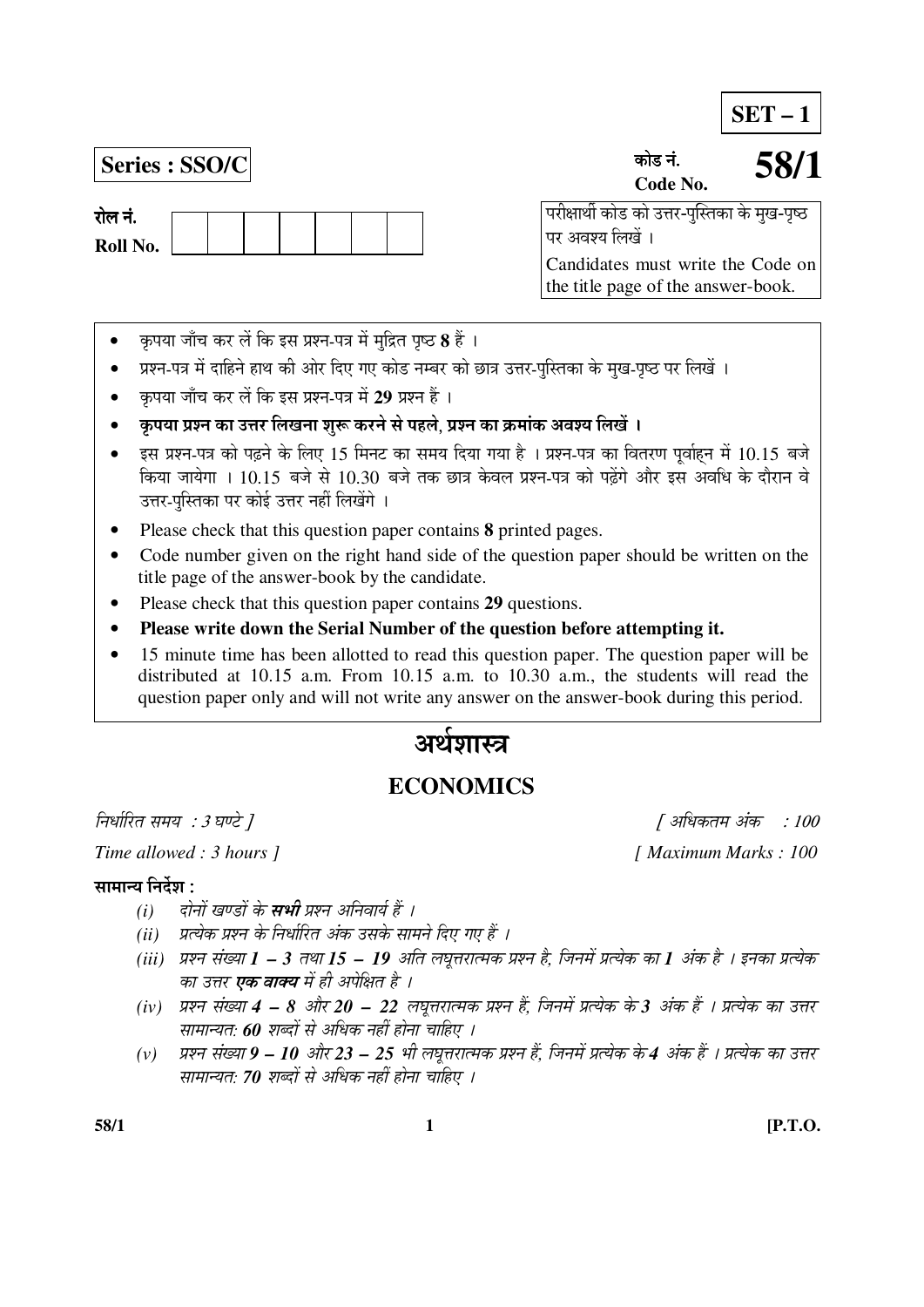- (vi) प्रश्न संख्या 11 14 और 26 29 दीर्घ उत्तरात्मक प्रश्न हैं, जिनमें प्रत्येक के 6 अंक हैं । प्रत्येक का उत्तर सामान्यत: **100** शब्दों से अधिक नहीं होना चाहिए ।
- (vii) उत्तर संक्षिप्त तथा तथ्यात्मक होने चाहिए तथा यथासंभव ऊपर दी गई शब्द सीमा के अंतर्गत ही दिए जाने चाहिए ।

## **General Instructions :**

- *(i) All questions in both the sections are compulsory.*
- *(ii) Marks for questions are indicated against each question.*
- *(iii) Questions No. 1-3 and 15-19 are very short-answer questions carrying 1 mark each. They are required to be answered in one sentence each.*
- *(iv) Questions No. 4-8 and 20-22 are short-answer questions carrying 3 marks each. Answers to them should normally not exceed 60 words each.*
- *(v) Questions No. 9-10 and 23-25 are also short-answer questions carrying 4 marks each. Answers to them should normally not exceed 70 words each.*
- *(vi) Questions No. 11-14 and 26-29 are long-answer questions carrying 6 marks each. Answers to them should normally not exceed 100 words each.*
- *(vii) Answers should be brief and to the point and the above word limits should be adhered to as far as possible.*

#### खण्ड – अ

## **SECTION – A**

1.  $DD'$ एक माँग वक्र है और A और B इस पर दो बिन्द हैं ।

Y X B A D  $O$  D' कीमत  $($ ₹ $)$ माँग (इकाई

 $\bf A$  बिन्दु पर माँग की कीमत लोच : (सही विकल्प चुनिए)

- (a)  $\,$  B पर माँग की लोच से कम है ।
- (b) B पर माँग की लोच के बराबर है।
- (c)  $\,$  B पर माँग की लोच से अधिक है ।

$$
(d) \quad 1 \nleftrightarrow \pi \nleftrightarrow \pi
$$

DD' is a demand curve, A and B are two points on it.



**Demand (Units)** 

Price elasticity of demand at point A is : (Choose the correct alternative)

- (a) less than elasticity of demand at B.
- (b) equal to elasticity of demand at B.
- (c) greater than elasticity of demand at B.<br>(d) less than 1.
- less than 1.

**58/1 2**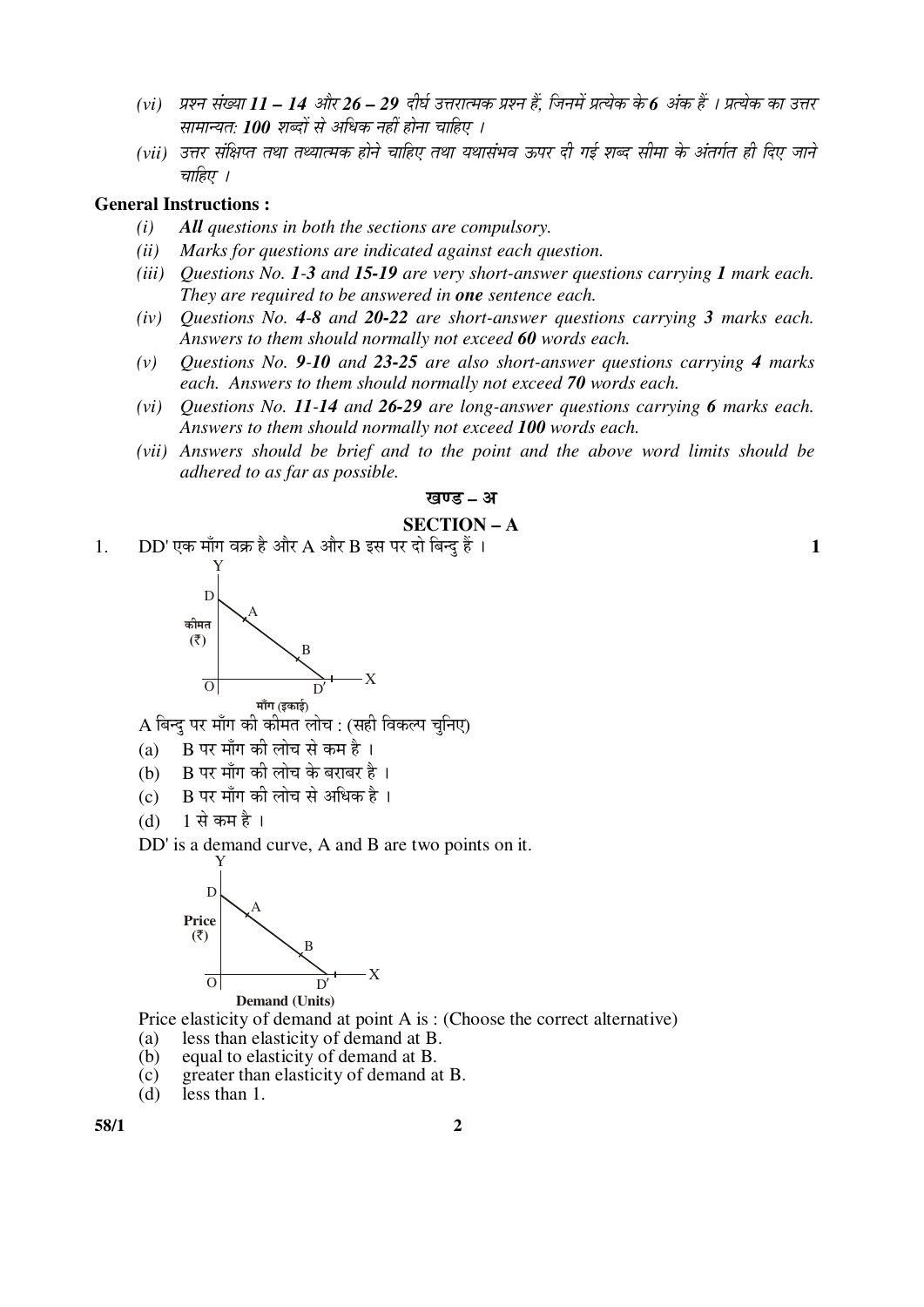- $2.$   $\,$  स्वास्थ्य के लिए हानिकारक वस्त $\,$ x की माँग कम करने के लिए सरकार क्या आर्थिक उपाय कर सकती है ?  $\,$   $\,$   $\,$   $\,$   $\,$   $\,$   $\,$  What economic measure can the Government take to reduce demand for commodity *x* which is harmful for health ?
- 3.  $\,$ उत्पादन की 4 इकाईयों की औसत स्थिर लागत ₹ 20 है । 5 इकाईयों की औसत परिवर्त्ती लागत ₹ 40 है । 5 ‡ÛúÖ‡ÔµÖÖë Ûúß †ÖîÃÖŸÖ »ÖÖÝÖŸÖ ×ÛúŸÖ®Öß Æîü ? (ÃÖÆüß ×¾ÖÛú»¯Ö "Öã×®Ö‹) **1**
	- (a) ₹ 20
	- (b)  $\bar{z}$  40
	- (c) ₹ 56
	- $(d)$  ₹ 60

The average fixed cost at 4 units of output is  $\bar{\tau}$  20. Average variable cost at 5 units of output is  $\bar{\tau}$  40. Average cost of producing 5 units is : (Choose the correct alternative)

- (a) ₹ 20
- (b)  $\bar{z}$  40
- (c) ₹ 56
- (d) ₹ 60
- 4. 'ŒµÖÖ ˆŸ¯ÖÖ¤ü®Ö Ûú¸ëü' Ûúß ÃÖ´ÖõÖÖ ÛúÖ ¾ÖÞÖÔ®Ö Ûúßו֋ … **3**  Describe the problem of 'what to produce'.
- 5. '†×¬ÖÛúŸÖ´Ö Ûúß´ÖŸÖ ÃÖß´ÖÖ' Ûêú †£ÖÔ †Öî¸ü †Ö¾Ö¿µÖÛúŸÖÖ Ûúß ¾µÖÖܵÖÖ Ûúßו֋ … **3**  Explain the meaning and need for 'maximum price-ceiling'.
- 6. सरकार ने बहुत अधिक संख्या में विज्ञान और प्रौद्योगिकी संस्थान स्थापित किये हैं । इससे उत्पादन संभावना  $\frac{1}{10}$ सीमा (वक्र) कैसे प्रभावित होगी ? समझाइए ।

 The Government establishes a large number of Institutes of science and technology. How will it affect the production possibility frontier ? Explain.

7. कारक के ह्रासमान प्रतिफल के अन्तर्गत कुल उत्पाद और सीमान्त उत्पाद में होने वाले परिवर्तनों की व्याख्या Ûúßו֋ … **3**  Explain the changes that take place in total product and marginal product under diminishing returns to a factor.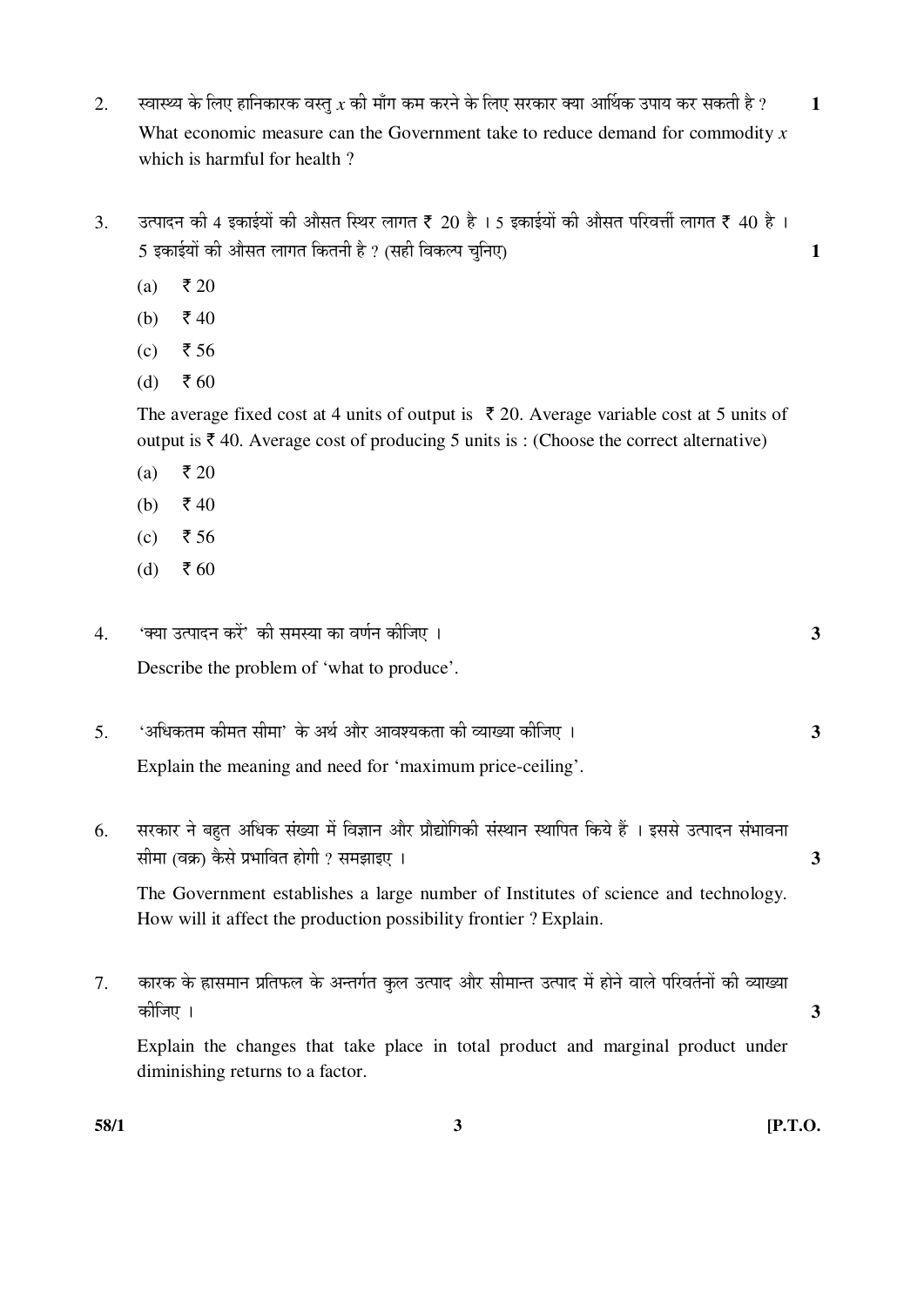8. ‹ÛúÖ׬ÖÛúÖ¸ü Ûúß '¯ÖϾÖê¿Ö ´Öë ²ÖÖ¬ÖÖ‹Ñ' ×¾Ö¿ÖêÂÖŸÖÖ ÛúÖ ´ÖÆü¢¾Ö ÃÖ´Ö—ÖÖ‡‹ … **3**

# †£Ö¾ÖÖ

एकाधिकारात्मक प्रतियोगिता की 'उत्पाद विभेद' विशेषता का महत्त्व समझाइए । Explain the significance of 'barriers to entry' feature of monopoly.

# **OR**

 Explain the significance of 'product differentiation' feature of monopolistic competition.

9. ‹Ûú ÃÖÓܵÖÖŸ´ÖÛú ˆ¤üÖÆü¸üÞÖ Ûúß ÃÖÆüÖµÖŸÖÖ ÃÖê ÈüÖÃÖ´ÖÖ®Ö ÃÖß´ÖÖÓŸÖ ¯ÖÏןÖãÖÖ¯Ö®Ö ¤ü¸ü ÛúÖ †£ÖÔ ÃÖ´Ö—ÖÖ‡‹ … **4** 

# हिँदी साहित्य अधिकारिक स्थिति । अधिकारिक स्थिति । अधिकारिक स्थिति । अधिकारिक स्थिति । अधिकारिक स्थिति । अधिकार<br>सन्दर्भ साहित्य अधिकारिक स्थिति । अधिकारिक स्थिति । अधिकारिक स्थिति । अधिकारिक स्थिति । अधिकारिक स्थिति । अधि

एक उदाहरण की सहायता से ह्रासमान सीमान्त उपयोगिता के नियम की व्याख्या कीजिए । Explain with the help of a numerical example, the meaning of diminishing marginal rate of substitution.

#### **OR** OR

Explain the Law of Diminishing Marginal Utility with the help of an example.

- 10. 'माँग में परिवर्तन' और 'माँग-मात्रा में परिवर्तन' में क्या अन्तर होता है ? समझाइए । 4 Explain the difference between 'change in demand' and 'change in quantity demaned'.
- 11. ×®Ö´®Ö×»Ö×ÜÖŸÖ ÛúÖ ‹Ûú ¾ÖßÖã Ûúß ²ÖÖ•ÖÖ¸ü ¯ÖæÙŸÖ ¯Ö¸ü ¯ÖϳÖÖ¾Ö ÃÖ´Ö—ÖÖ‡‹ : **6**
	- (i) आगतों की कीमतों में वृद्धि
	- (ii) प्रति इकाई कर में कमी

## अथवा

निम्नलिखित के बीच सम्बन्ध बताइए $\,$  :

- (आ) सीमान्त लागत और औसत परिवर्त्ती लागत
- (ब) कुल लागत और सीमान्त लागत

Explain the effect of the following on market supply of a good :

- (i) Increase in input prices
- (ii) Reduction in per unit tax

#### **OR**

State the relationship between :

- (a) Marginal cost and average variable cost
- (b) Total cost and marginal cost

# 12. ‹Ûú ¾ÖßÖã Ûúß ´ÖÖÑÝÖ ¯Ö¸ü ×®Ö´®Ö×»Ö×ÜÖŸÖ Ûêú ¯ÖϳÖÖ¾ÖÖë Ûúß ¾µÖÖܵÖÖ Ûúßו֋ : **6**

- (i) इसके उपभोक्ता की आय में वृद्धि
- (ii) दसकी प्रतिस्थापन वस्तु की कीमत में वृद्धि

Explain the effect of the following on the demand for a good :

- (i) Increase in income of its consumer
- (ii) Rise in price of its substitute good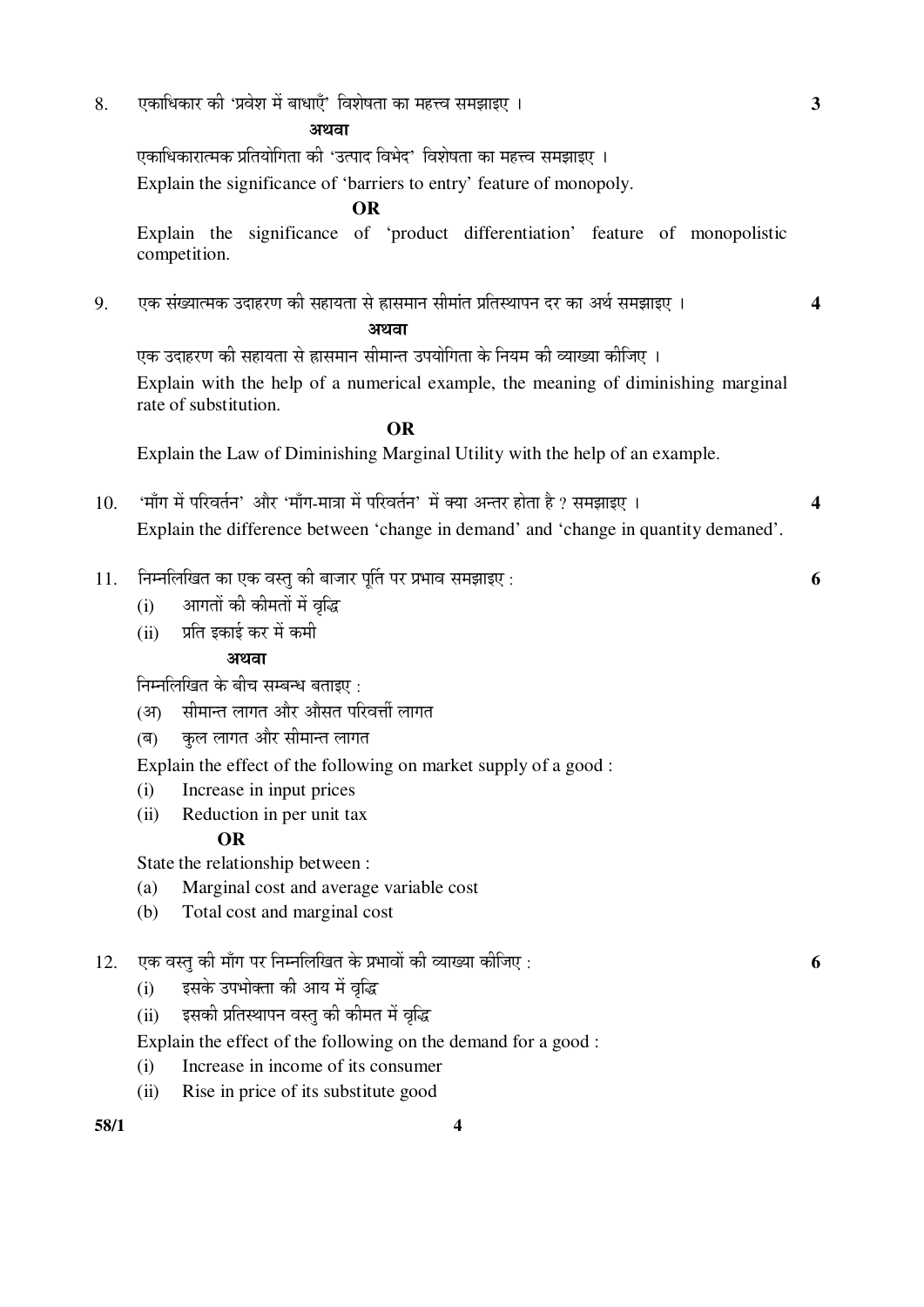- 13. ÛúÖ¸üÞÖ ¤êüŸÖê Æãü‹ ²ÖŸÖÖ‡‹ ×Ûú ×®Ö´®Ö×»Ö×ÜÖŸÖ Ûú£Ö®Ö ÃÖÆüß Æîü µÖÖ ÝÖ»ÖŸÖ : **6**
	- (i) एक वस्त की पर्ति वक्र अन्य वस्तओं की कीमत बढने पर दायीं ओर खिसकती है ।
	- $(ii)$  औसत लागत और औसत परिवर्तनशील लागत का अन्तर सदैव स्थिर रहता है ।

Giving reasons, state whether the following statements are true or false :

- (i) The supply curve of a good shifts to the right when prices of other goods rise.
- (ii) The difference between average cost and average variable cost is always constant.
- 14. एक वस्तु की माँग वक्र दायीं ओर खिसकने के उसकी संतुलन कीमत, माँग-मात्रा और पूर्ति-मात्रा पर प्रभावों की  $\frac{1}{2}$ ष्ठी व्याख्या एक रेखाचित्र की सहायता से कीजिए ।

 Explain with the help of a diagram the chain of effects of a rightward shift in demand curve of a good on its equilibrium price, quantity demanded and supplied.

निम्नलिखित प्रश्न केवल **दृष्टिहीन परीक्षार्थियों** के लिए प्रश्न संख्या 14 के स्थान पर है ।

.<br>एक वस्तु के माँग-आधिक्य का अर्थ समझाइए । इसके संतुलन कीमत पर प्रभावों की शृंखला की व्याख्या Ûúßו֋ … **6** 

The following question is for **blind candidates** only in lieu of Q. No. **14**.

 Explain the meaning of excess demand of a good. Explain its chain of effects on equilibrium price.

#### खण्ड – ब

#### **SECTION – B**

- 15. ´Öã¦üÖ ¯ÖæÙŸÖ ÛúÖ ×®ÖµÖ´Ö®Ö ÛúÖî®Ö Ûú¸üŸÖÖ Æîü ? (ÃÖÆüß ×¾ÖÛú»¯Ö "Öã×®Ö‹) **1**
	- $(a)$  भारत सरकार
	- (b) रिजर्व बैंक ऑफ इंडिया
	- $(c)$  anणिज्यिक बैंक
	- $(d)$  योजना आयोग

Who regulates money supply ? (Choose the correct alternative)

- (a) Government of India
- (b) Reserve Bank of India
- (c) Commercial Banks
- (d) Planning Commission

What are demand deposits ?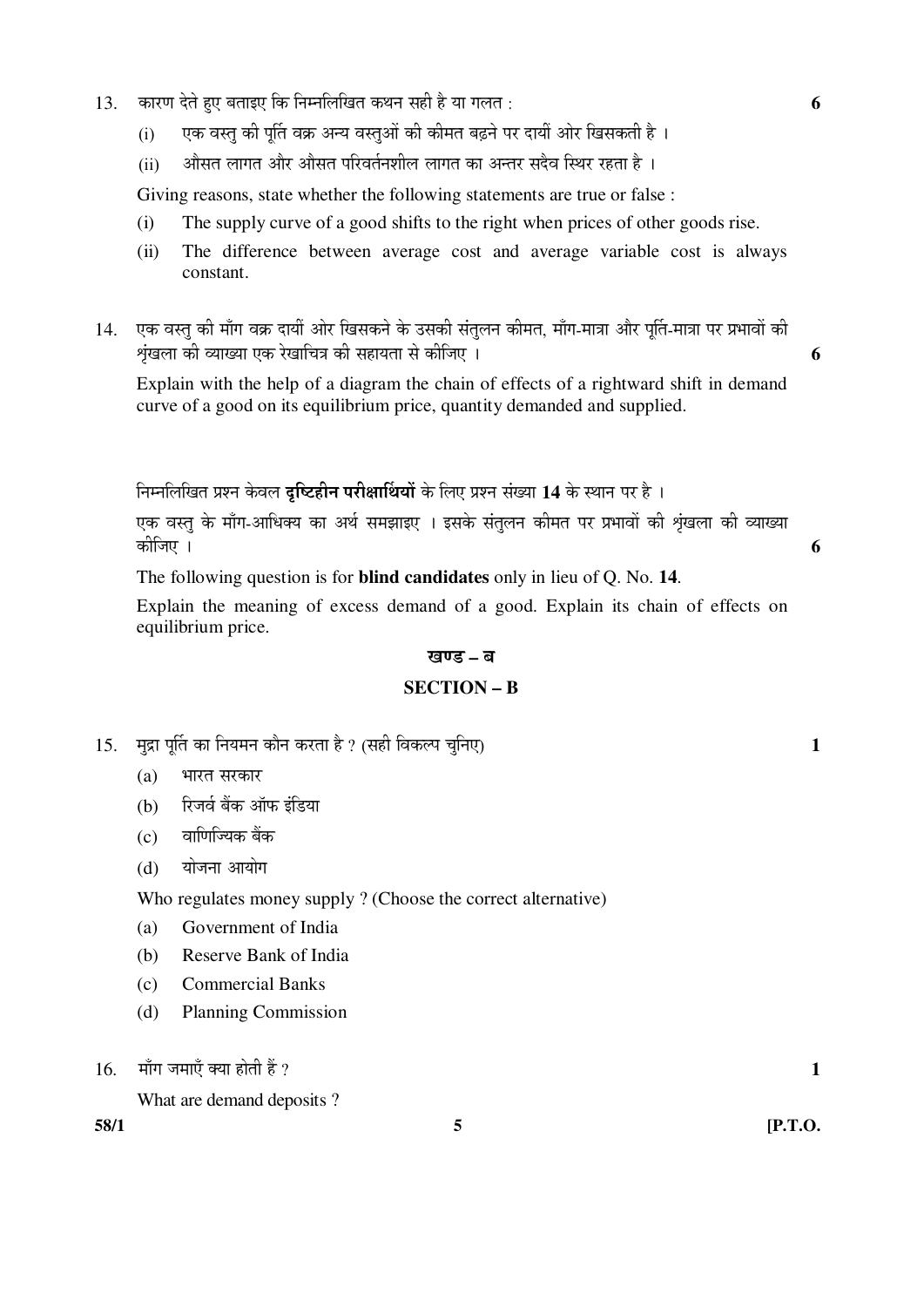| 17. | निम्नलिखित में से कौन सी राजस्व प्राप्ति नहीं है ? (सही विकल्प चुनिए)                     |                                                                                               |  |  |  |  |
|-----|-------------------------------------------------------------------------------------------|-----------------------------------------------------------------------------------------------|--|--|--|--|
|     | (a)                                                                                       | ऋणों की वसूली                                                                                 |  |  |  |  |
|     | (b)                                                                                       | विदेशी अनुदान                                                                                 |  |  |  |  |
|     | (c)                                                                                       | सार्वजनिक उद्यमों के लाभ                                                                      |  |  |  |  |
|     | (d)                                                                                       | सम्पत्ति कर                                                                                   |  |  |  |  |
|     |                                                                                           | Which of the following is not a revenue receipt? (Choose the correct alternative).            |  |  |  |  |
|     | (a)                                                                                       | Recovery of loans                                                                             |  |  |  |  |
|     | (b)                                                                                       | Foreign grants                                                                                |  |  |  |  |
|     | (c)                                                                                       | Profits of public enterprises                                                                 |  |  |  |  |
|     | (d)                                                                                       | Wealth tax                                                                                    |  |  |  |  |
| 18. |                                                                                           | निम्नलिखित में से कौन सा प्राथमिक घाटे का सही माप है ? (सही विकल्प चुनिए)                     |  |  |  |  |
|     | (a)                                                                                       | राजकोषीय घाटे और राजस्व घाटे का अन्तर                                                         |  |  |  |  |
|     | (b)                                                                                       | राजस्व घाटे और ब्याज भुगतान का अन्तर                                                          |  |  |  |  |
|     | (c)                                                                                       | राजकोषीय घाटे और ब्याज भुगतान का अन्तर                                                        |  |  |  |  |
|     | (d)                                                                                       | पूँजीगत व्यय और राजस्व व्यय का अन्तर                                                          |  |  |  |  |
|     |                                                                                           | Which of the following is a correct measure of primary deficit?                               |  |  |  |  |
|     |                                                                                           | (Choose the correct alternative)                                                              |  |  |  |  |
|     | (a)                                                                                       | Fiscal deficit minus revenue deficit                                                          |  |  |  |  |
|     | (b)                                                                                       | Revenue deficit minus interest payments                                                       |  |  |  |  |
|     | (c)                                                                                       | Fiscal deficit minus interest payments                                                        |  |  |  |  |
|     | (d)                                                                                       | Capital expenditure minus revenue expenditure                                                 |  |  |  |  |
| 19. |                                                                                           | निम्नलिखित में से कौन सा स्टॉक है ? (सही विकल्प चुनिए)                                        |  |  |  |  |
|     | (a)                                                                                       | सम्पत्ति                                                                                      |  |  |  |  |
|     | (b)                                                                                       | बचत                                                                                           |  |  |  |  |
|     | (c)                                                                                       | निर्यात                                                                                       |  |  |  |  |
|     | (d)                                                                                       | लाभ                                                                                           |  |  |  |  |
|     |                                                                                           | Which of the following is a stock? (Choose the correct alternative)                           |  |  |  |  |
|     | (a)                                                                                       | Wealth                                                                                        |  |  |  |  |
|     | (b)                                                                                       | Saving                                                                                        |  |  |  |  |
|     | (c)                                                                                       | <b>Exports</b>                                                                                |  |  |  |  |
|     | (d)                                                                                       | Profits                                                                                       |  |  |  |  |
| 20. |                                                                                           | विदेशी मुद्रा की माँग के कोई से <b>तीन</b> स्रोत लिखिए ।<br>3                                 |  |  |  |  |
|     |                                                                                           | अथवा                                                                                          |  |  |  |  |
|     |                                                                                           | देशीय मुद्रा के 'अवमूल्यन और मूल्यह्रास' के अर्थ बताइए ।                                      |  |  |  |  |
|     |                                                                                           | Describe any <b>three</b> sources of demand for foreign exchange.                             |  |  |  |  |
|     |                                                                                           | <b>OR</b>                                                                                     |  |  |  |  |
|     |                                                                                           | Give the meanings of 'devaluation and depreciation' of domestic currency.                     |  |  |  |  |
| 21. |                                                                                           | एक अर्थव्यवस्था में निवेश 300 से बढ़कर 500 हो जाता है । इसके फलस्वरूप आय का संतुलित स्तर 2000 |  |  |  |  |
|     | बढ़ जाता है । सीमान्त उपभोग प्रवृत्ति का परिकलन कीजिए ।<br>3                              |                                                                                               |  |  |  |  |
|     | In an economy investment increases from 300 to 500. As a result of this equilibrium level |                                                                                               |  |  |  |  |
|     | of income increases by 2000. Calculate the marginal propensity to consume.                |                                                                                               |  |  |  |  |
|     |                                                                                           |                                                                                               |  |  |  |  |

**58/1 6**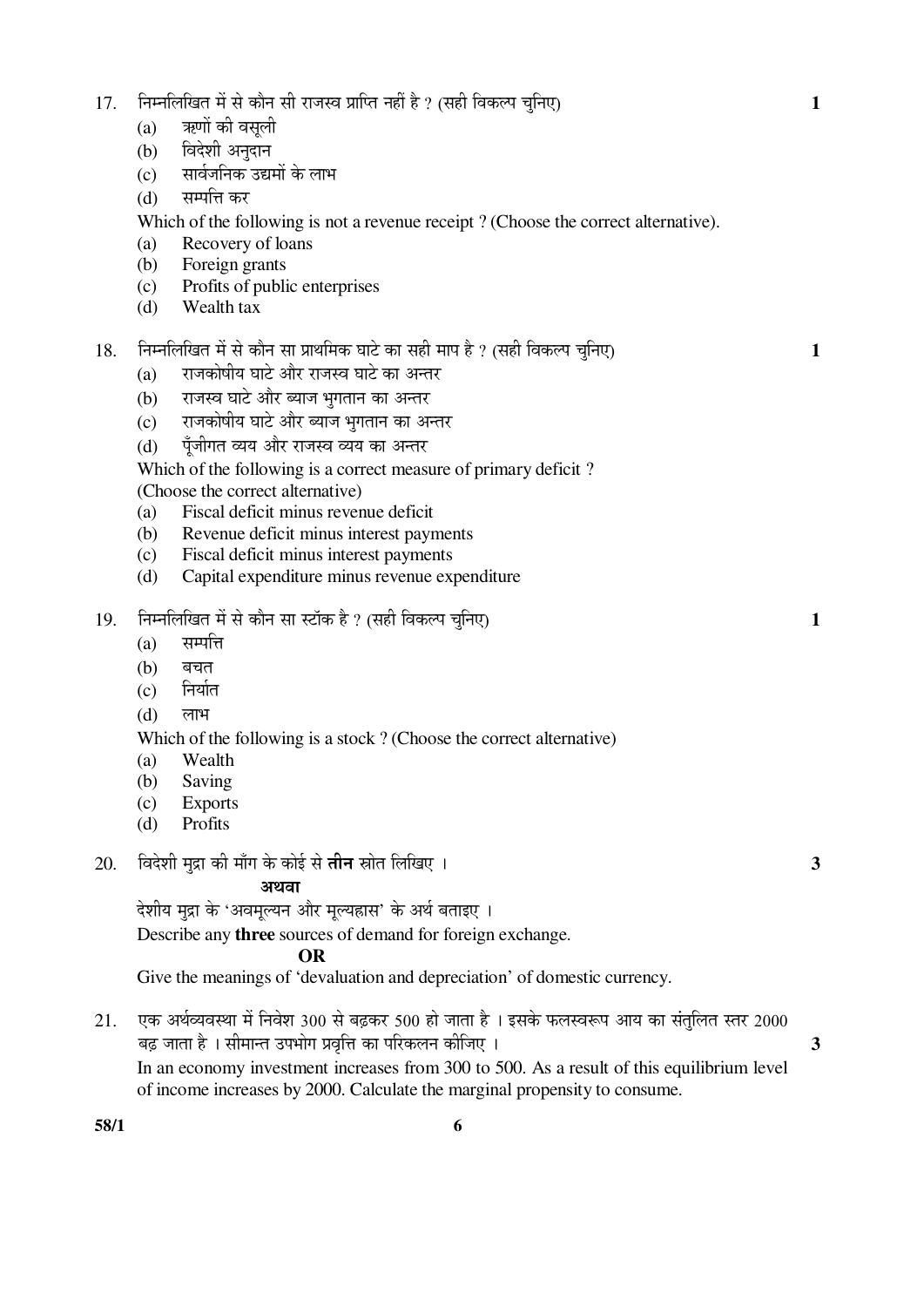22. ‹Ûú ¸êüÜÖÖ×"Ö¡Ö Ûúß ÃÖÆüÖµÖŸÖÖ ÃÖê †¯ÖñúßןÖÛúÖ¸üß †®ŸÖ¸ü ÛúÖ †£ÖÔ ÃÖ´Ö—ÖÖ‡‹ … **3**  Explain the meaning of deflationary gap with the help of a diagram.

निम्नलिखित प्रश्न केवल **दृष्टिहीन परीक्षार्थियों** के लिए प्रश्न संख्या 22 के स्थान पर है । स्फीतिकारी अंतर और अपस्फीतिकारी अन्तर में भेद कीजिए । The following question is for **Blind Candidates** only in lieu of Q. No. **22 :** Distinguish between inflationary gap and deflationary gap.

- 23. भगतान संतलन खाते के संदर्भ में बताइए कि निम्नलिखित कथन सही हैं या गलत हैं । अपने उत्तर के लिए ÛúÖ¸üÞÖ ¤üßו֋ … **4**
	- (i) विदेश में किए गए निवेश से प्राप्त लाभ को पूँजी खाते में दिखाया जाता है ।
	- (ii) मशीनों के आयात को चालू खाते में दिखाया जाता है ।

In the context of balance of payments account, state whether the following statements are true or false. Give reasons for your answer.

- (i) Profits received from investments abroad is recorded in capital account.
- (ii) Import of machines is recorded in current account.
- $24$ . बाजार मुल्य पर सकल देशीय उत्पाद का परिकलन करने की व्यय विधि की व्याख्या कीजिए । 4

# $\mathbb{Z}^{\mathbb{Z}}$ ि $\mathbb{Z}^{\mathbb{Z}}$ ि $\mathbb{Z}^{\mathbb{Z}}$ ि $\mathbb{Z}^{\mathbb{Z}}$ ि $\mathbb{Z}^{\mathbb{Z}}$ ि $\mathbb{Z}^{\mathbb{Z}}$ ि $\mathbb{Z}^{\mathbb{Z}}$

व्यय विधि द्वारा राष्ट्रीय आय का परिकलन करते समय क्या सावधानियाँ (कोई **चार**) बरतनी चाहिए । Describe the expenditure method of calculating gross domestic product at market price.

#### **OR**

 What precautions (any **four**) should be taken while estimating national income by expenditure method.

25. ÛúÖ¸üÛú »ÖÖÝÖŸÖ ¯Ö¸ü ÃÖÛú»Ö ´Öæ»µÖ ¾Öéרü ÛúÖ ¯Ö׸üÛú»Ö®Ö Ûúßו֋ … **4** 

|       |                         | (र करोड़ों में) |
|-------|-------------------------|-----------------|
| (i)   | देशीय बिक्री            | 3000            |
| (ii)  | स्टॉक में परिवर्तन      | $(-)$ 100       |
| (iii) | मूल्यह्रास              | 300             |
| (iv)  | मध्यवर्ती उपभोग         | 2000            |
| (v)   | निर्यात                 | 500             |
| (vi)  | अप्रत्यक्ष कर           | 250             |
| (vii) | विदेशों से निवल कारक आय | (–) 50          |

Calculate gross value added at factor cost.

|      |          |                                        | $(5 \text{ in crores})$ |            |
|------|----------|----------------------------------------|-------------------------|------------|
|      | $\rm(i)$ | Domestic sales                         | 3000                    |            |
|      | (ii)     | Change in stock                        | $(-)$ 100               |            |
|      | (iii)    | Depreciation                           | 300                     |            |
|      | (iv)     | Intermediate consumption               | 2000                    |            |
|      | (v)      | <b>Exports</b>                         | 500                     |            |
|      | (vi)     | Indirect taxes                         | 250                     |            |
|      | (vii)    | factor<br><b>Net</b><br>from<br>income | $(-)$ 50                |            |
|      |          | abroad                                 |                         |            |
| 58/1 |          |                                        |                         | $[$ P.T.O. |